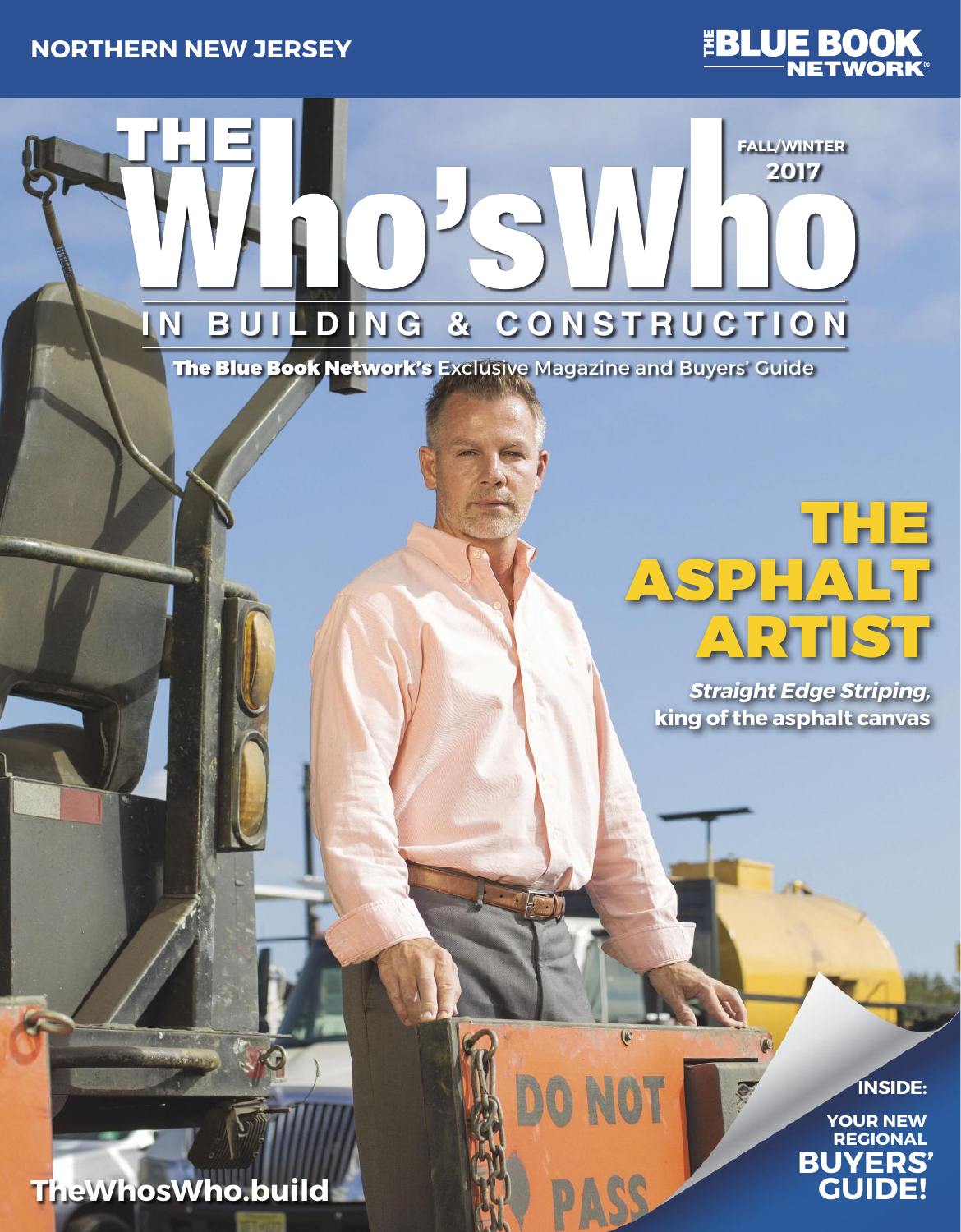

## NORTHERN NEW JERSEY FALL/ WINTER 2017



Cover and above: Straight Edge Striping was founded in March 2000 by Andrew Altobelli. By maintaining uncompromising levels of integrity, service and quality, his team has developed a core base of clients in the parking lot striping business, as well as in other markets.

Photo Credits: Alicia Martire

# **CONTENT**

## FEATURES

- **6 The Asphalt Artist**  *Straight Edge Striping*, king of the asphalt canvas
- **14 A Master Builder's Mindset** *3D Group* crafts contractor-client connections

### **24 Keeping It Cool**

 *Luce, Schwab & Kase, Inc.* celebrates 60 years of success and community involvement

- **34 To Wake Up Every Day and Love Your Job is a Gift** *Almasi Contractors, LLC*
- **44 A System of Safety** *Armor Automatic Sprinkler Corp.* has a legacy of keeping clients safe

## THE WHO'S WHO BUYERS' GUIDE

 **53 Companies by Trade**

**241 Companies by Name** 



### DEPARTMENTS

- **2 President's Message**
- **4 Editor's Message**
- **12 The Who's Who Connect**
- **20 Project Pilot**
- **32 Showcase Spotlight**
- **38 SpecScope Product Insights**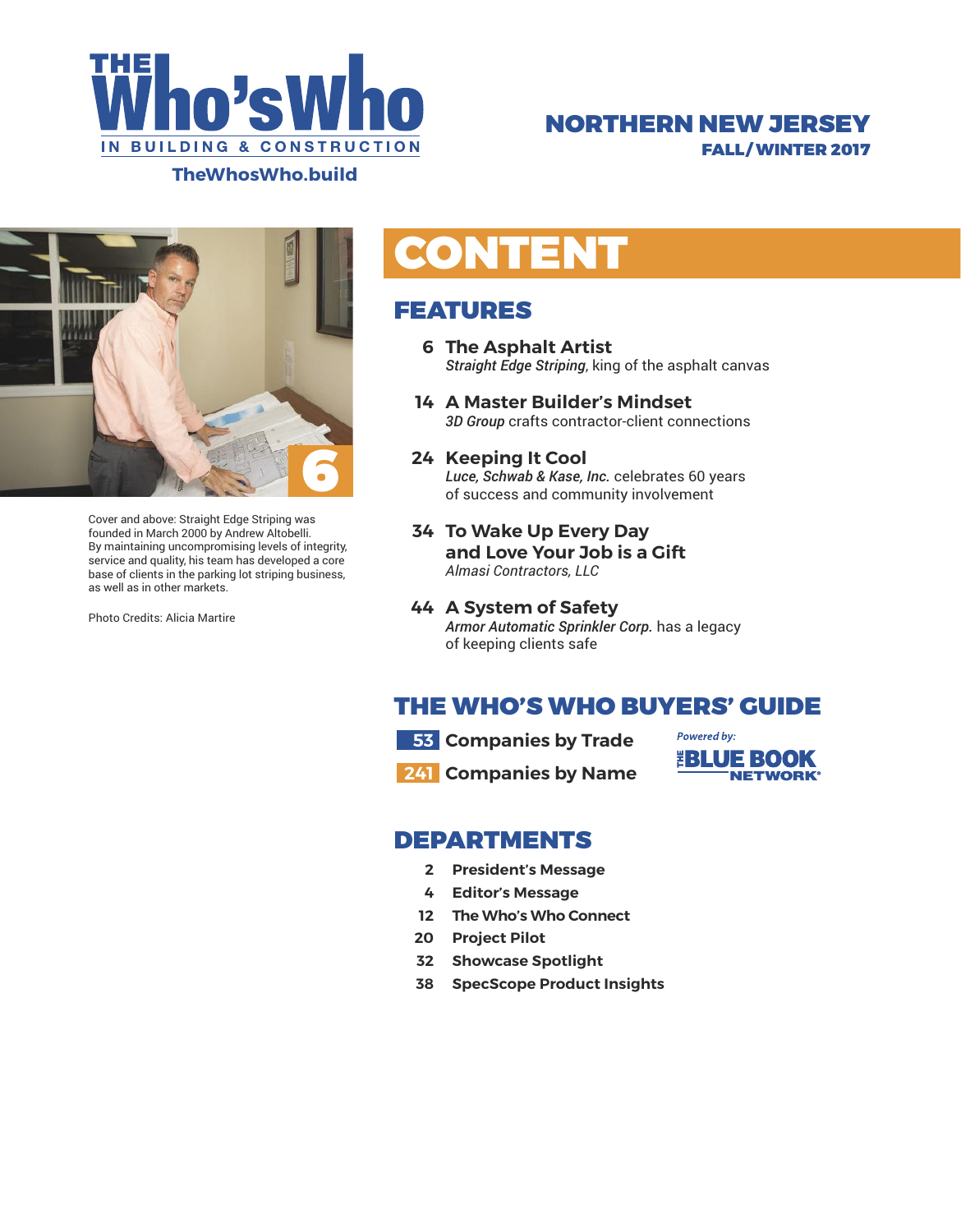# A MASTER BUILDER'S MINDSET

# *3D Group* **crafts contractor-client connections**

## **by Vicki Speed**

uilt from the ground up by a family of skilled craftworkers, *3D Contracting of Central Jersey Inc. d/b/a 3D Group* is guided by a leadership team that embraces its expertise as a contractor with a uilt from the ground<br>
eraftworkers, 3D Con<br>
d/b/a 3D Group is gut<br>
that embraces its exp<br>
uniquely owner-driven focus.

"We believe our roots give us an edge when it comes to construction and owner relationships, especially in today's more coordinated project delivery environment," says company founder, President, CEO and skilled carpenter, Doug DeSandolo.

He certainly makes a point. Since the turn of the century, the company has become one of the go-to, mid-sized contractors and owner reps in the Delaware, New Jersey, New York and Pennsylvania areas, providing pre-construction, construction management and general contracting services on projects that range from complex pharmaceutical labs to mult-faceted residential and commercial structures.

Doug, along with his two boys, both also highly experienced craftsmen, have built a customized business model



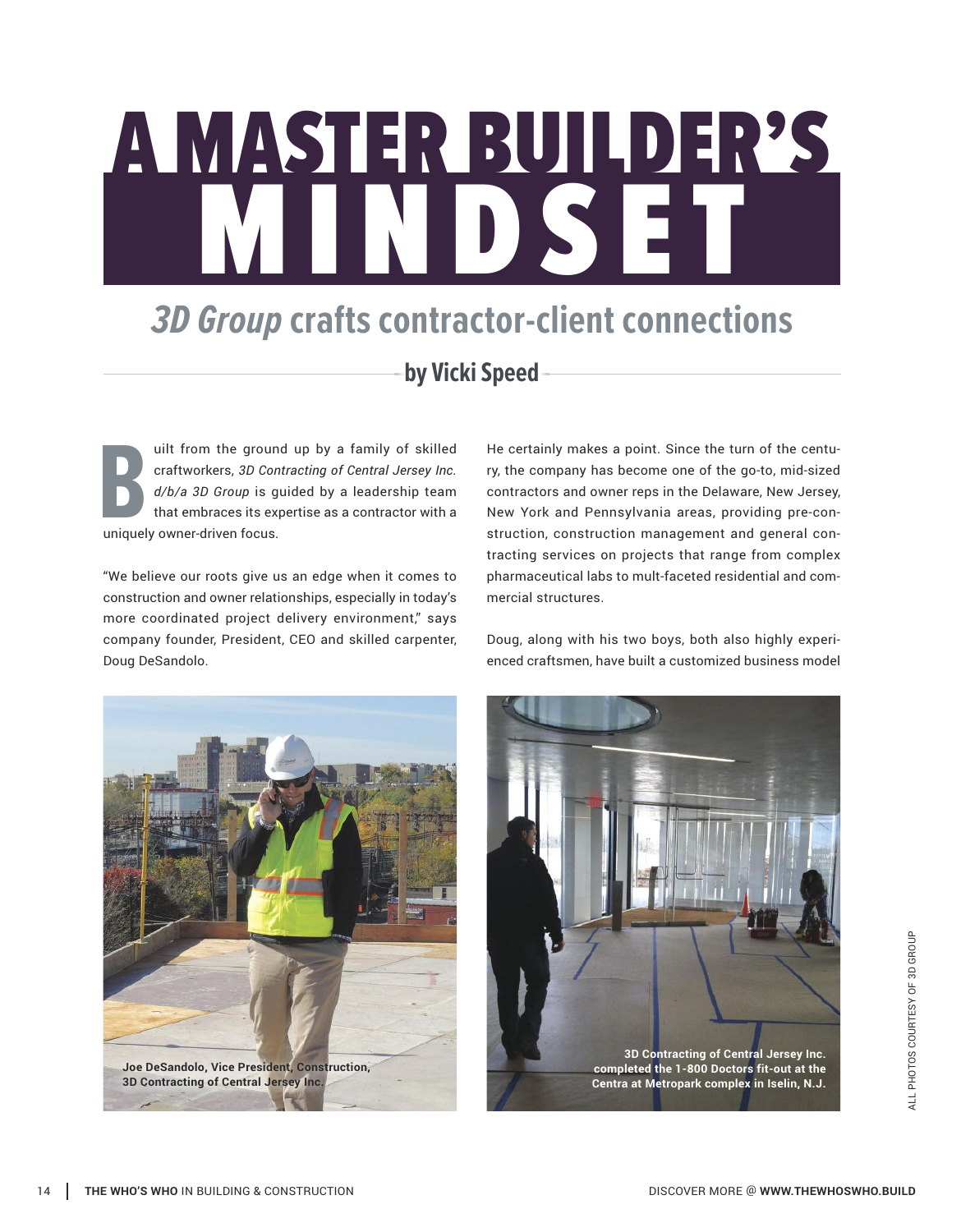

designed for fast-track project delivery with an integrated owner-led coordination approach.

#### **A FAMILY AFFAIR**

Doug started the company in 1988 primarily as a framing, carpentry and stucco contractor. He had grown up in the construction business, working at his grandfather's operation, Associated Anvil Iron Works, a steel fabricator, through high school and college on weekends and in the summer.

But Doug is a master builder at heart, with extensive knowledge of building design and component engineering, building codes and site development. He loves conceptualizing a solution, and then working with his hands to deliver the results—a skill that he passed along to his sons, Joe and Dan.

His son Joe joined the company in 1999 as a full-time employee while studying engineering at Rutgers University. Although not anticipated, Joe realized quickly that he had both a knack and a passion

for construction. Over the years, he worked his way up the ladder in the company, from laborer to carpenter to site superintendent and then into the management side. Today, he's Vice President of Construction overseeing all day-to-day operations of the company's construction projects.

Dan joined the company in 2002, though for slightly different reasons. Dan initially saw himself as an educator and went to college to study the profession. Unfortunately, a car accident derailed his plans. Dan, now Vice President of the company, recalls, "I needed a summer job that paid better then working at a daycare center, so I took a job as a laborer sweeping floors, cleaning up, doing stucco and getting coffee. During my second summer I was able to do more carpentry work. While I was framing a wall at a municipal building, I fell in love."

Together, the father, his sons and a talented staff of highly skilled craftworkers have worked with owners and general contractors to complete hundreds of projects. But they recognized a change in the business model—and adapted accordingly.

### **SHIFTING WITH NEW OWNER DEMANDS**

As the national economy took a downturn in 2007, clients sought multi-skilled contractors who were able to handle entire jobs, instead of the conventional general contractor with many subcontractors business model. In particular, clients valued those that provided construction management, design-build and general contracting services. With guidance from his sons, Doug knew that the key members of his team had the experience and skill set to do more than carpentry and wall framing they had the skills to move jobs from concept to completion.

Joe recalls, "We began handling projects as an extension of our clients. Whether a warehouse, multifamily mixed-use venture, office building, pharmaceutical or corporate renovation, we did it all. We had the ability to get involved at any stage and still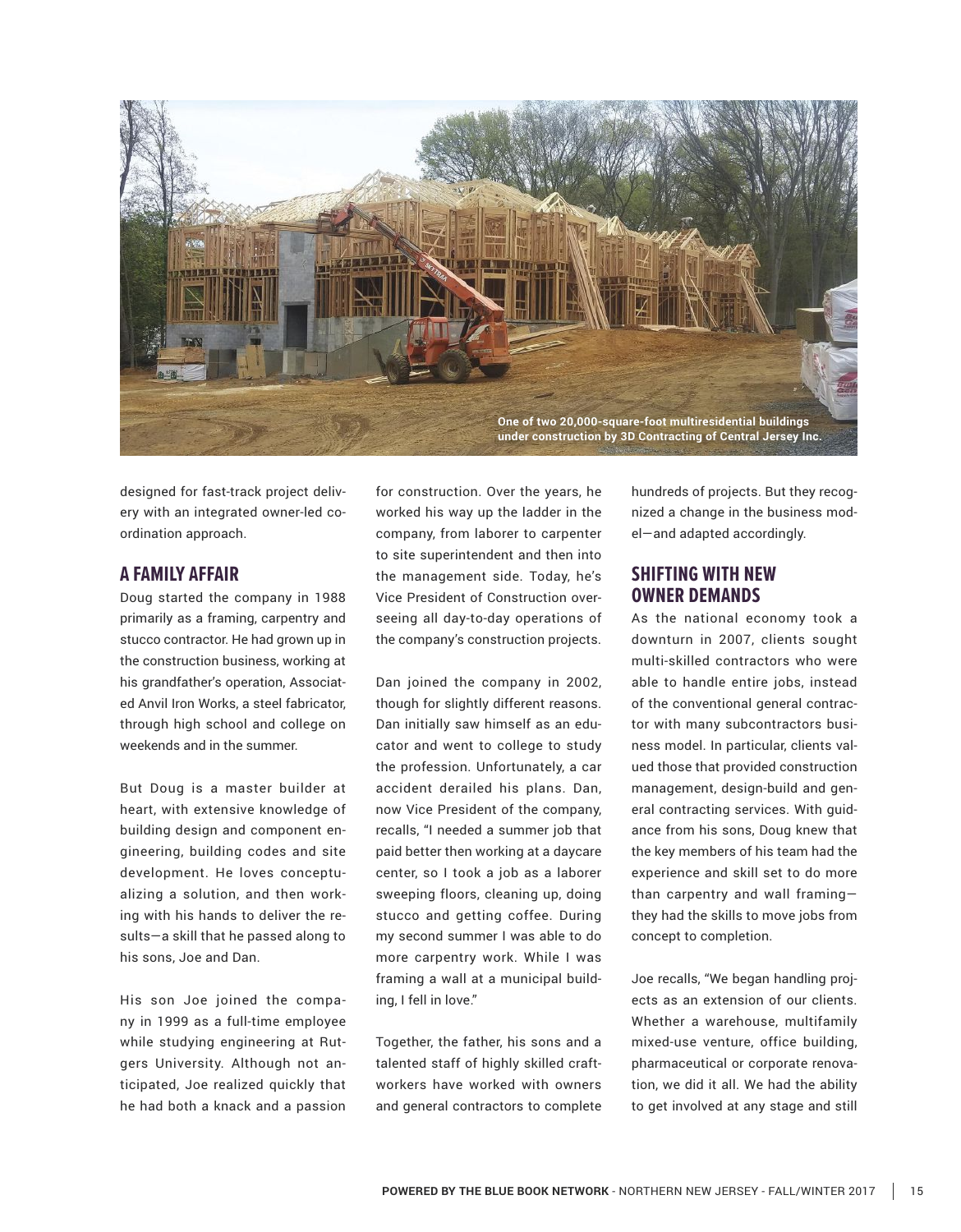

**of Central Jersey Inc. started as a laborer with the company and now handles all day-to-day operations of the company's construction projects.**

impact the project positively on budget or schedule. We prepared space plans, feasibility studies and budgets. Our flexibility in design, budget and time to market helped us stand out."

At the same time, in-house staff requirements decreased and the company went from 100+ to a smaller core group of managers and supervisors.

Dan explains, "That tightening of our team afforded us the opportunity to gear our working environment to

become a more close-knit community. We scaled back the manpower and focused more on management. Thus, smaller teams with site superintendents and project managers worked closely together as a team, instead of guys being spread all over on different jobs."

### **THE TEAM APPROACH**

Since transitioning into a more general-construction provider role, 3D Group has successfully completed over 14 million square feet of commercial projects to date, many that are extraordinarily complex, as a general contractor and an owner representative. These projects range from the feasibility, site development and design-build pharmaceutical projects to the design, development and construction of multi-faceted building complexes.

While the DeSandolos certainly take great pride in the varied and many projects they've completed, they're most satisfied with the team environment that they've fostered internally in the last five years.

Joe confirms, "We have schedule flexibility, benefit options and a close-knit, highly experienced group of people. Our ability to focus on project management allows key personnel to be involved in all aspects of the construction project with direct access to Dan and me anytime and anyplace. Our 'team' atmosphere makes it so no member feels like an island. In fact, on every project, it's all hands on deck pulling from the same side of the rope."

Dan agrees, adding, "We have always looked at the guys on our team as family members. We handpicked them ourselves and allowed them to all grow as we grow. Our superintendents come from the trades and they're very skilled, very detail-oriented guys. Most have the ability to take on any task."

He points to several members of their small, but mighty team as examples. Anthony Rusin was hired as a laborer over 10 years ago and is now an estimator. Peter Duffy was initially hired as a carpenter, but after holding positions as a lead carpenter and foreman, he's now a superintendent